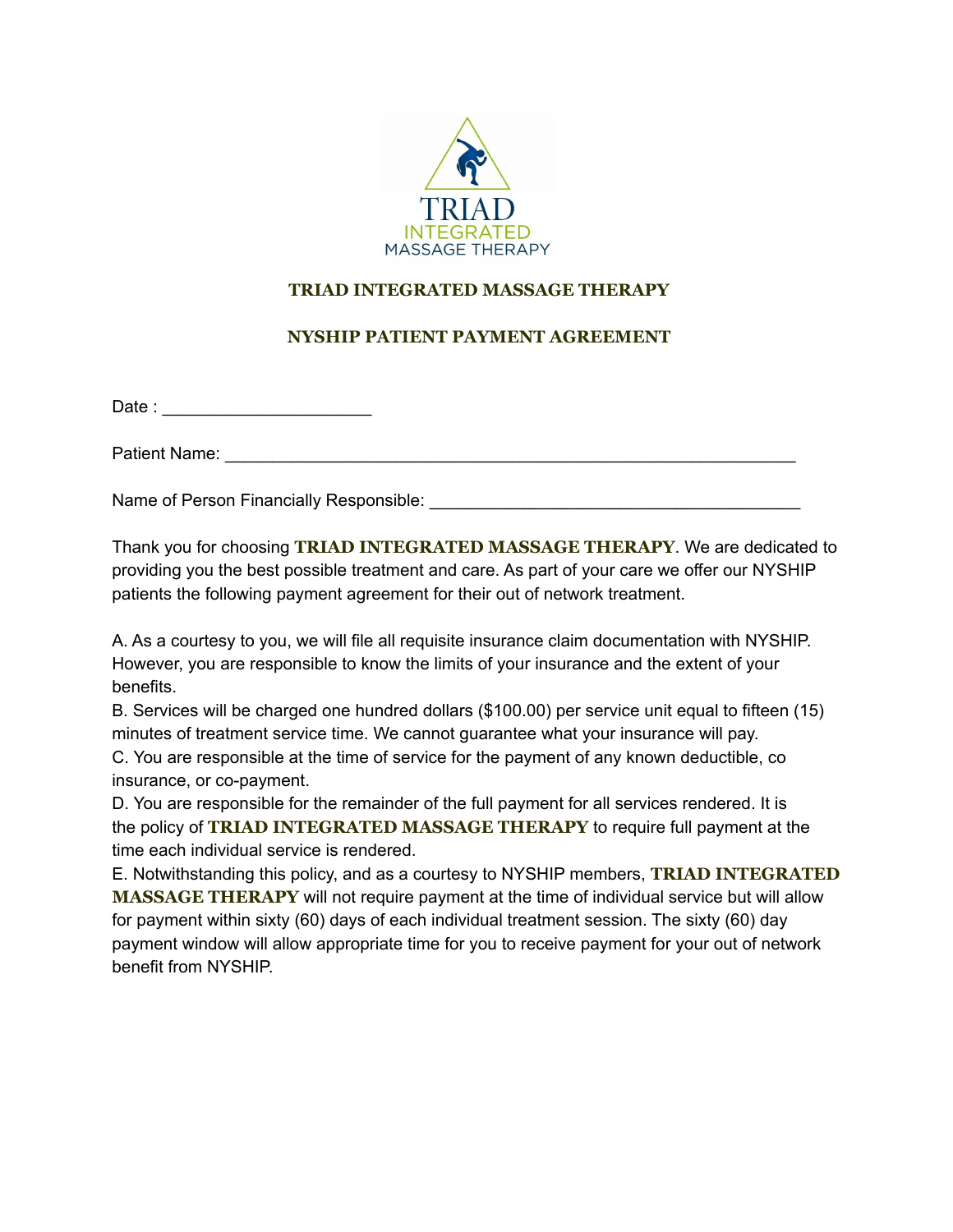| Patient Name: |  |
|---------------|--|
|               |  |

Signature of Patient or Responsible Party:\_\_\_\_\_\_\_\_\_\_\_\_\_\_\_\_\_\_\_\_\_\_\_\_\_\_\_\_\_\_\_\_\_\_\_\_\_\_\_\_\_\_\_

Date: \_\_\_\_\_\_\_\_\_\_\_\_\_\_\_\_\_\_\_\_\_\_\_\_\_\_\_\_\_\_\_\_\_\_

Name of Person Financially Responsible: \_\_\_\_\_\_\_\_\_\_\_\_\_\_\_\_\_\_\_\_\_\_\_\_\_\_\_\_\_\_\_\_\_\_\_\_\_\_\_\_\_\_

| authorizes Triad Integrated Massage Therapy to keep my signature on file and to charge my<br>Visa / Mastercard for all charges incurred and outstanding for sixty (60) days, whether or not<br>payment has been received from my insurance company as reimbursement for out of network |  |  |  |  |  |
|----------------------------------------------------------------------------------------------------------------------------------------------------------------------------------------------------------------------------------------------------------------------------------------|--|--|--|--|--|
|                                                                                                                                                                                                                                                                                        |  |  |  |  |  |
| This authorization shall be valid for all visits and treatment by Triad Integrated Massage Therapy                                                                                                                                                                                     |  |  |  |  |  |
|                                                                                                                                                                                                                                                                                        |  |  |  |  |  |
|                                                                                                                                                                                                                                                                                        |  |  |  |  |  |
|                                                                                                                                                                                                                                                                                        |  |  |  |  |  |
| Cardholder Address, City, State, Zip                                                                                                                                                                                                                                                   |  |  |  |  |  |
| Credit Card Type:                                                                                                                                                                                                                                                                      |  |  |  |  |  |
| Mastercard                                                                                                                                                                                                                                                                             |  |  |  |  |  |
| Visa                                                                                                                                                                                                                                                                                   |  |  |  |  |  |
|                                                                                                                                                                                                                                                                                        |  |  |  |  |  |

Expiration Date: \_\_\_\_\_\_\_\_\_\_\_\_\_\_\_\_\_\_\_\_\_\_\_\_\_\_\_ CVV#\_\_\_\_\_\_\_\_\_\_\_\_\_\_\_\_\_\_\_\_\_\_\_\_\_\_\_\_\_\_

|--|

Cardholder signature Name (as it appears on card): \_\_\_\_\_\_\_\_\_\_\_\_\_\_\_\_\_\_\_\_\_\_\_\_\_\_\_\_\_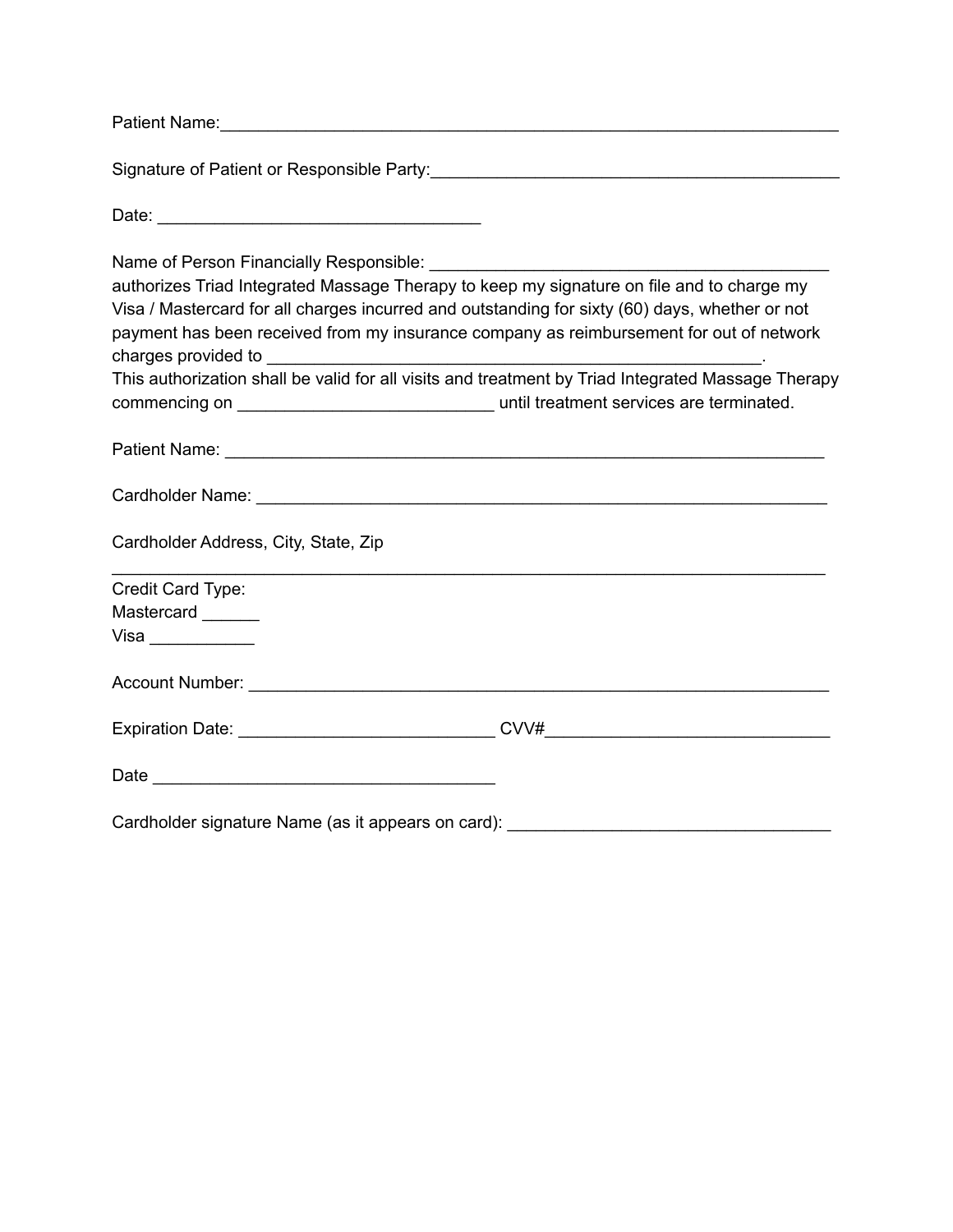

#### **TRIAD INTEGRATED MASSAGE THERAPY**

#### **OUT OF NETWORK DISCLOSURE AND PAYMENT AGREEMENT**

We understand that healthcare costs can be worrisome. We are an out of network healthcare provider with NYSHIP. In many instances, your health plan may not fully pay our charges for medical services. As a result, we have an obligation to bill you for the coinsurances, deductible and cost share amounts for non-covered services. You, the patient (or patient's guardian if a minor) agree that you will be responsible for these potential fees.

Should your insurer remit reimbursement to you directly, you agree to forward these reimbursements to **TRIAD INTEGRATED MASSAGE THERAPY** in a timely manner. Insurance checks must be endorsed to **TRIAD INTEGRATED MASSAGE THERAPY** (signed on the back)

The EOB (explanation of benefits) must accompany the check.

*If two providers are listed on the same check, it is your obligation to provide payment to each provider separately, providing each with a copy of the EOB.*

Should payment for said services not be forthcoming, the matter may be referred to an attorney for collection. If the matter is sent to an attorney, in addition to the full balance due, the patient will also be responsible for legal fees and court costs in connection with the collection of the said amount.

We recognize that not all of our patients will be able to afford their patient cost share amount. We have therefore created a Financial Hardship Policy. This policy legally permits us to reduce and, in some cases, waive the patient cost share amount. If you believe you might qualify for financial assistance, please ask our staff for a copy of the Financial Hardship Policy.

| <b>AGREED TO BY:</b> |                                  |
|----------------------|----------------------------------|
|                      | (PRINT NAME)                     |
|                      |                                  |
| <b>AGREED TO BY:</b> |                                  |
|                      | (SIGN NAME)                      |
|                      |                                  |
| <b>AGREED TO BY:</b> |                                  |
|                      | (MINOR LEGAL GUARDIAN SIGNATURE) |
|                      |                                  |
| DATE:                |                                  |
|                      |                                  |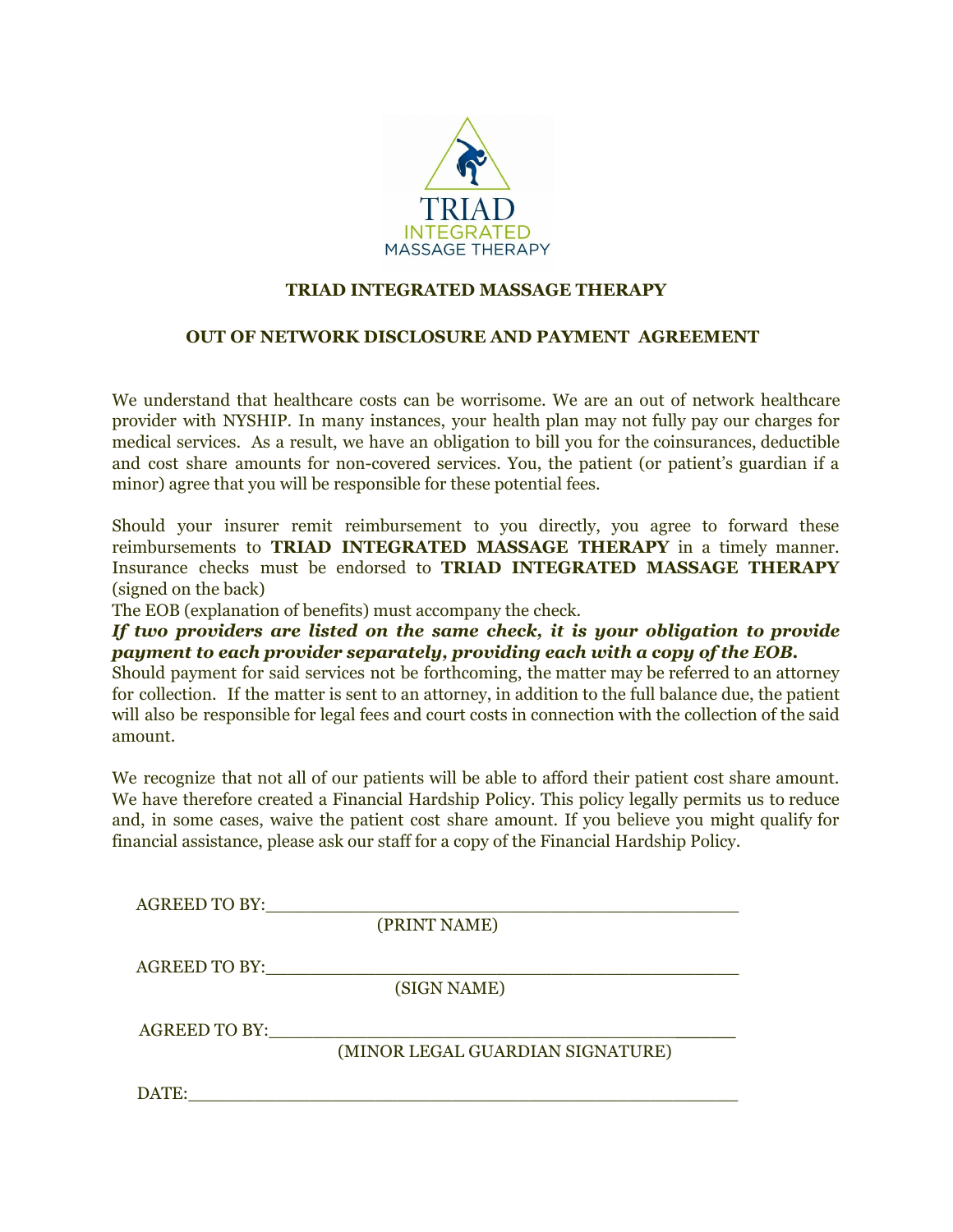

Triad Integrated Massage Therapy

17 Technology Drive

East Setauket, NY 11733

I, \_\_\_\_\_\_\_\_\_\_\_\_\_\_\_\_\_\_\_\_\_\_\_\_\_\_\_\_\_\_\_\_\_ understand that a payment for services rendered may be delivered to my residence. I understand that I will sign the insurance check, endorse it over to Julio Genao and will bring the check as well as the original EOB (Explanation of Benefits) to 17 Technology Drive East Setauket, NY 11733.

Patient Name

\_\_\_\_\_\_\_\_\_\_\_\_\_\_\_\_\_\_\_\_\_\_\_\_\_\_\_\_\_\_

\_\_\_\_\_\_\_\_\_\_\_\_\_\_\_\_\_\_\_\_\_\_

**Date**